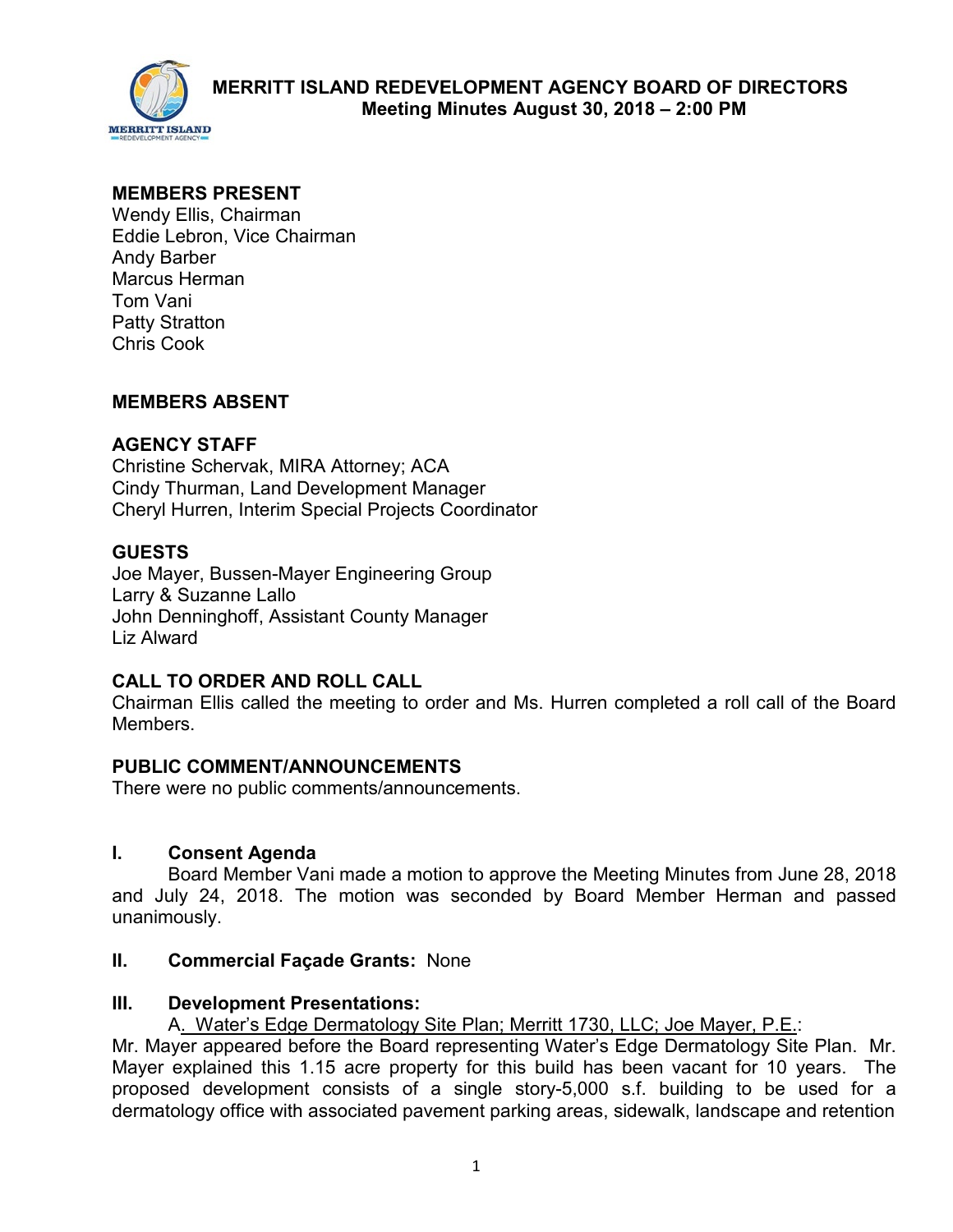

 **MERRITT ISLAND REDEVELOPMENT AGENCY BOARD OF DIRECTORS Meeting Minutes August 30, 2018 – 2:00 PM** 

areas and removal of the billboard. Land Development Manager Thurman stated she believes that MIRA's goals and visions are supported by this project.

#### **Board Member Barber made a motion to recommend approval of the Water's Edge Dermatology Site Plan in compliance with MIRA's goals. The motion was seconded by Board Member Vani and the motion was unanimously approved.**

#### **IV. Old Business:**

A. Pepper Busting - Universal Contracting & Construction, Inc. – Land Development Manager Thurman explained to the Board the contract for the pepper busting presented a few complications and in order to proceed, Attorney Schverak was asked for her opinion. Attorney Schverak explained to the Board when she first received the contract she believed it was for review and in the review she realized there were maintenance obligations. MIRA is a unique entity and has overlapping maintenance agreements between the State & County and the State & MIRA. Attorney Schverak suggested any future MIRA contracts should be coordinated with Public Works and the Purchasing Dept. Attorney Schverak stated the County agreements with the vendors underlies the quotes.

Chairman Ellis said she feels Ms. Thurman could go back to the County's 2 vendors for quotes; Board Member Lebron and Vani agreed. Board Member Barber stated both vendors were contacted and only Universal responded. Board Member Vani questioned the cost of having the trash picked up. Chairman Ellis felt the Board should wait to see just how much trash was actually at the site before getting a quote; Chairman Ellis and Land Development Thurman are authorized to approve up to \$10,000. Board Member Herman stated he wouldn't be happy if \$10,000 is spent. Board Member Lebron recommended getting quotes based on market value. It was shared that Option 3 can be used through November 20, 2019 and is compatible with the County but the maintenance would have to go out for bid.

**Board Member Herman made a motion to approve the original contract with a caveat the Board will come back with a maintenance contract for consideration and approval. Seconded by Board Member Vani. Discussion brought by Board Member Barber. Board Member Herman rescinded his previous motion and Board Member Vani rescinded his second.**

**Board Member Barber made a motion to proceed with Option #3 using it as a basis with any additional language to be approved by MIRA's Attorney; seconded by Board Member Vani. The motion was passed 5-1; Board Member Herman voting no.** 

**Board Member Lebron made a motion to authorize MIRA's Land Development Manager Thurman to seek out a vendor to pick up trash at the Pepper Busting site at market value not to exceed \$10,000; seconded by Board Member Stratton. Discussion. The motion was passed 5-1; Board Member Herman voting no.**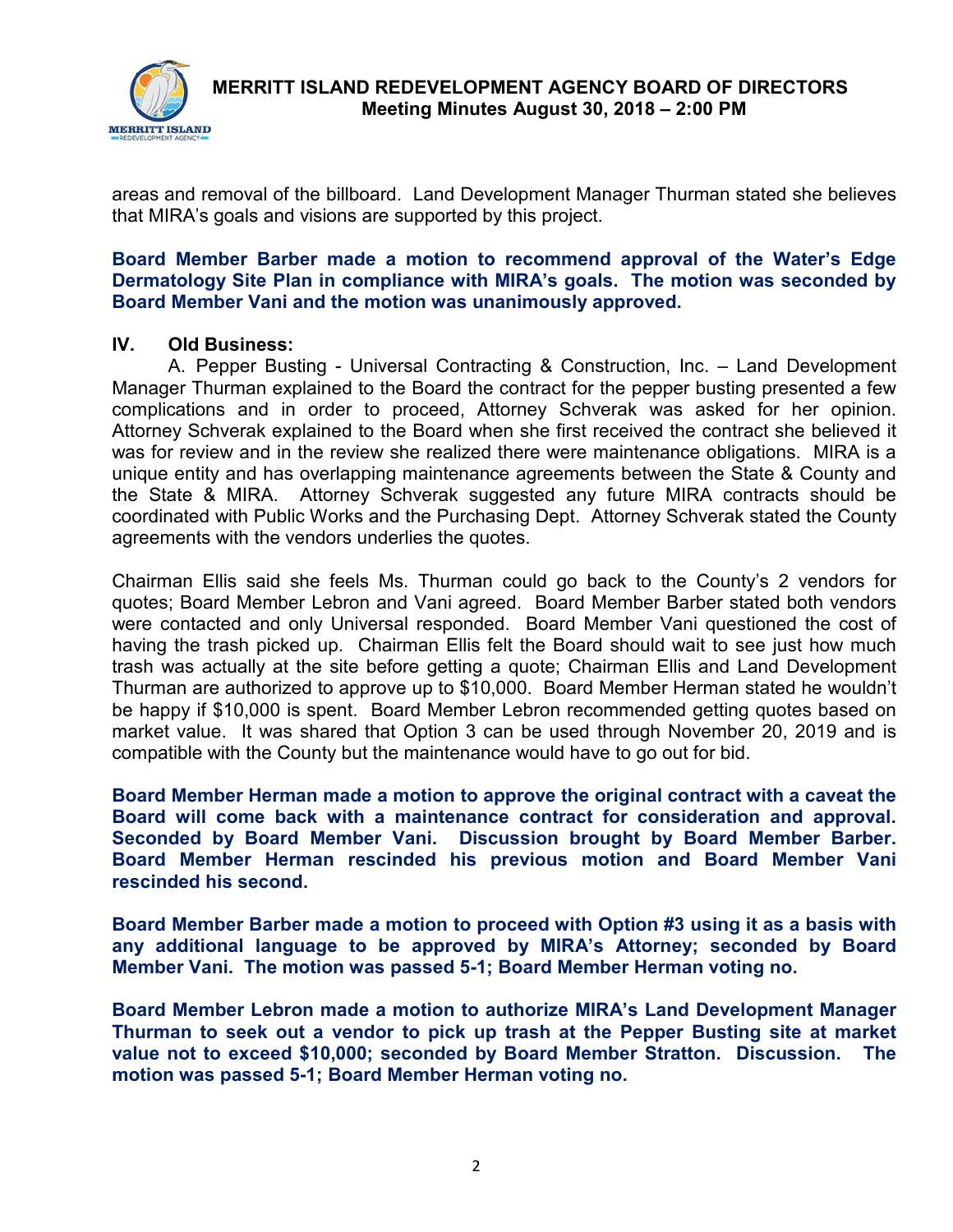

 **MERRITT ISLAND REDEVELOPMENT AGENCY BOARD OF DIRECTORS Meeting Minutes August 30, 2018 – 2:00 PM** 

B. Signage & Wayfinding Master Plan Proposal – DRMP. Chairman Ellis requested this item be tabled until the next meeting.

## **Board Member Vani made a motion to table the Signage & Wayfinding Master Plan Proposal to the December 13th meeting; seconded by Board Member Lebron and the motion was passed unanimously.**

C. Bus Shelter Proposal – DRMP. Chairman Ellis stated that Assistant County Manage Denninghoff is comfortable with the DRMP proposal for the conceptual layout, design, and permitting of 5 bus shelters to be located along S.R. 3.

## **Board Member Herman made a motion to approve the DRMP Contract for the layout, design, and permitting of 5 bus shelters. Seconded by Board Member Lebron and the motion passed unanimously.**

#### **V. New Business:**

A. 450 E. Merritt Island Causeway (Medical Pavilion) tree removal request in right-ofway: Land Development Manager Thurman stated she had received a call from the new medical facility property owner on S.R. 520 complaining the palm trees in the right-of-way needed to be trimmed or cut down as the tenant's new sign was not readily visible because of the trees. Ms. Thurman explained the palms were on FDOT property and if an approval were obtained to move/remove the trees it would be extremely expensive and the buffer would be lost. Ms. Thurman recommended the owner return to the County and request a waiver to raise the sign up.

## **Board Member Vani made a motion to table this item for tree moving/removing. Seconded by Board Member Lebron and the motion passed unanimously.**

B. Inter-local Cone Road Agreement with Public Works – Grant Time Extension Approval: Land Development Manager informed the Board the 6 hour trip to Palatka with Assistant County Manager John Denninghoff and Andy Holmes from the Public Works Department was successful in obtaining an extension until 2020 for the SJRWMD Cost Share Grant.

#### **Board Member Barber made a motion to approve the grant extension. Seconded by Board Member Herman and the motion passed unanimously.**

C. S.R. 520 New Median Construction; Susan Hall Landscape Architecture: Land Development Manager Thurman presented a proposal from Susan Hall Landscape Architecture for the construction monitoring of the S.R. 520 FDOT median installs and for making application to the State for a landscape grant.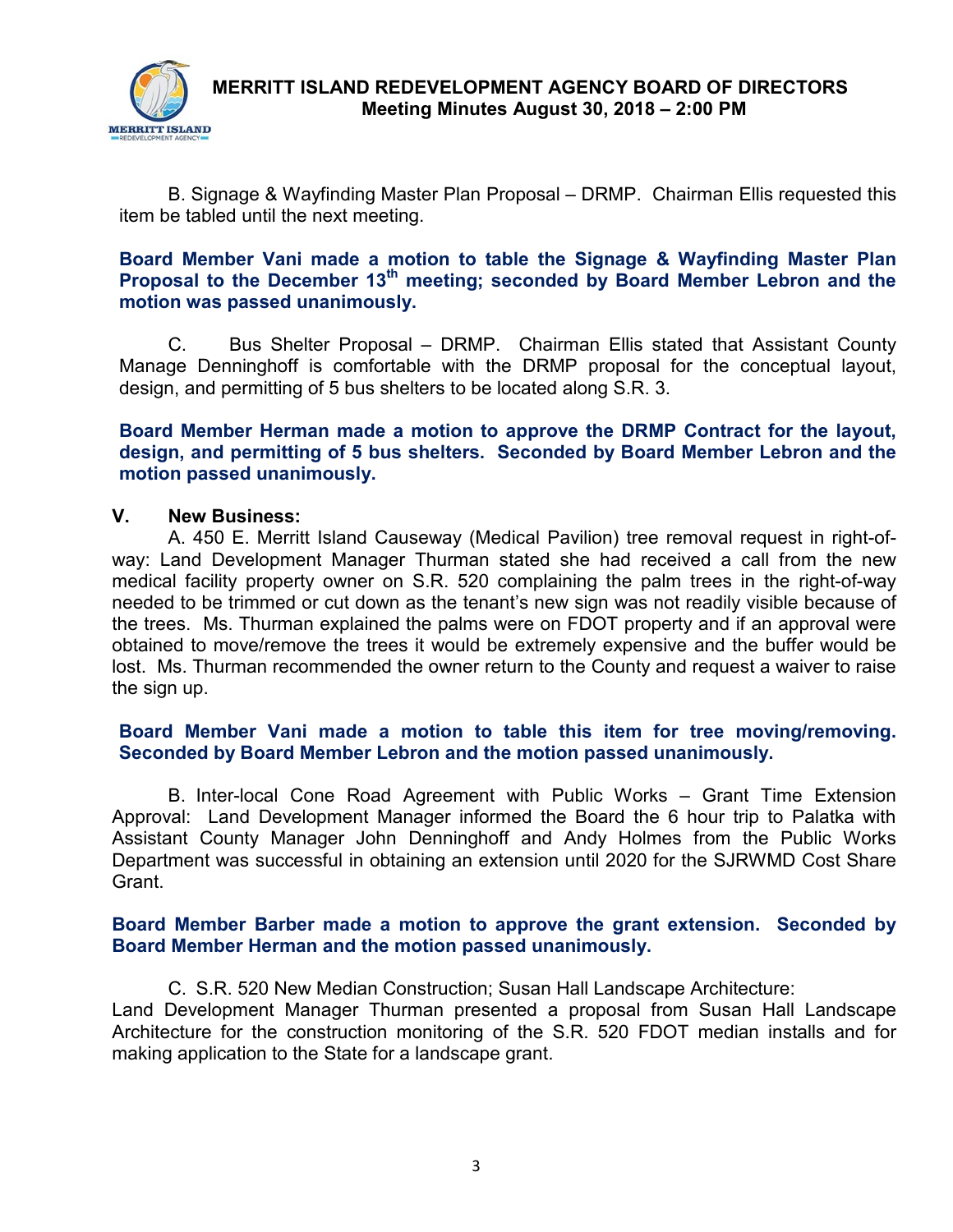

## **Board Member Vani made a motion to approve the proposal and authorization for Susan Hall to make application to the State for a landscape grant. Seconded by Board Member Lebron and the motion passed unanimously.**

The Board discussed the bus shelters scheduled within the FDOT construction area; FDOT will be installing the pads and lighting for the bus shelters. Chairman Ellis indicated agreements were needed with Space Coast Area Transit and the County.

D. Stan Mayfield Working Waterfront – Griffis Landing; Grant Modification: Land Development Manager Thurman shared with the Board there is \$4.2 million available in the Stan Mayfield Working Waterfront Grant. Ms. Thurman is proposing to acquire 3 parcels to the Griffis Landing Working Waterfront Project, which will require a modification of the original award to the Merritt Island Redevelopment Agency. Matt Culver, NRMO, has obtained a free grant writer. Land Development Thurman requested the Board for permission to apply for the grant.

**Board Member Herman made a motion to authorize Ms. Thurman to move ahead with a grant application to the Stan Mayfield Working Waterfront and the modification of the original grant. Also, authorizing Ms. Thurman to have authorization to spend up to \$10,000 on extra costs. Seconded by Board Member Vani and the motion passed unanimously.**

**Board Member Barber shared with the Board the Fun Time Boating property, which is prime waterfront and a great piece of property, is available for \$2.5 million. Land Development Manager Thurman is to investigate.**

**VI. Board Reports and Presentations:** 

**Christine Schverak, MIRA Attorney** – No Report

## **Cindy Thurman, Land Development Manager**:

Veteran's Memorial: Ms. Thurman told the Board the Veterans' were moving ahead with their plan and they need to set-up another meeting.

Ms. Thurman continued the UHaul Site Plan was approved with MIRA's conditions. The Merritt Square Mall has become very frustrating as you can't get to a person to make a contact and the Mall has a 3-4 party agreements.

**Eddie Lebron, Vice Chairman** – Thank you to Larry Lallo, Wendy Ellis, & Cindy Thurman for all they do.

**Andy Barber, Board Member** – Thank you to Liz Alward.

**Chris Cook, Board Member** –